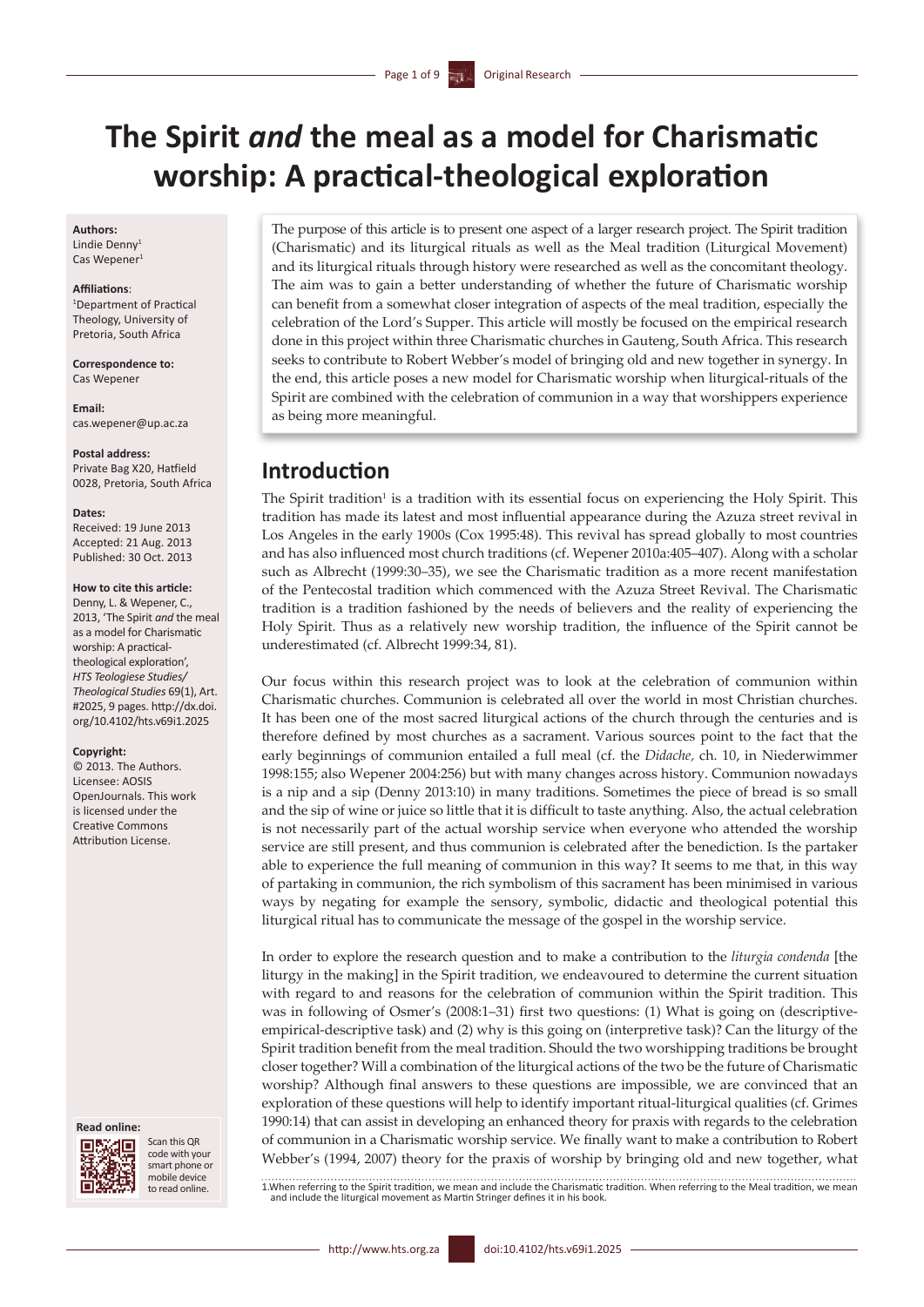he calls blended worship (cf. also Van der Merwe 2013). Webber's work is well known in mainline churches, which in this research can be termed the Meal tradition. However the unique contribution of this research is almost the opposite, namely not an enrichment of the Meal tradition but an enrichment of the Spirit tradition with liturgical rituals that are more commonly associated with the Meal tradition.

## **Research methodology and description of data collection**

The way in which communion is celebrated in Charismatic churches is varied, as is the case in many mainline churches. In this section, empirical research that was conducted in this regard will be presented. Firstly, we provide a descriptive-empirical part regarding communion practice in Charismatic churches, and secondly, we investigate how the service is viewed by the worshippers, or put differently, how worshippers appropriate (cf. Post 2001) this part of the worship service in which they participated. Field research, and in this regard specifically participatory observation (Hermans & Moore 2004:67; Wepener 2005:109–127), allows one to generate knowledge that would otherwise not have existed. Innovative ideas can be developed based on printed and internet resources. Yet, interviewing others, developing questionnaires or making first-hand observations made it all more dynamic and more original and most importantly provided the study with information that is not obtainable in any other way (Denny 2013:123).

During the fieldwork, the researcher participated in and observed the worship services of the participating churches over a period of four months, and in this same time, worshippers were also interviewed. In the book *Qualitative research from start to finish* by Robert Yin (2011:66), he explains the process of fieldwork, which was followed in this research. As Osmer (2008:9) notes: 'It is worth noting in passing that gathering stories of the congregation's' past leads me back to the descriptive – empirical task.' When we understand what they are doing, we can begin to understand why they are doing it.

Our three main methods of research in the empirical part were that of participant observation, semi-structured focus-group interviews and questionnaires (cf. Thumma 1998). We will only focus on the participant observation and questionnaires in this article. The focus groups were informally selected. The purpose was to gather information from a wide array of persons, young and old, new believers and more mature. Our purpose was to select an array of persons in order for us to obtain as representative as possible insight into how the worshippers appropriate their participation in communion in Charismatic worship services. Members who were willing to complete the questionnaires were also randomly selected. With the empirical research, the process was as follows: data collection, data transcription, data analysis and interpretation and then formulating research findings (Osmer 2008:56).

In this article, we focus only on the questions that members completed.

Our overarching research question was:

• Can the Spirit and the meal be brought together in a more meaningful way and influence the future of Charismatic worship?

As sub-questions of this overarching question, we used the following questions in the descriptive-empirical part:

- In what manner is communion celebrated within the worship service?
- What are the responses from the worshippers when asked questions regarding communion.

The research will to a large extent follow the same lines as argued by Richard R. Osmer (2008) in his book *Practical theology: An introduction*. Osmer presents us with four questions or tasks, which will form the background basis of this research:

- 1. What is going on (descriptive-empirical-descriptive task)?
- 2. Why is this going on (interpretive task)?
- 3. What ought to be going on (normative task)?
- 4. How might we respond (pragmatic task)?

After this introduction and description of the process of data collection, we present the ritual-liturgical data that we collected by being observing participants. We also relate some of the answers to the questionnaires. In conclusion, a model is presented and elaborated upon.

## **The celebration of communion in Charismatic churches**

In this section, the manner in which communion is celebrated in the participating Charismatic congregations is presented by means of descriptions based on participatory observation. Firstly after permission was gained and ethical clearance obtained to do the research in the three congregations, 27 people were randomly selected after each church service. All 27 people completed the questionnaires, and three people from each church stayed longer for semi-structured focusgroup discussions.

Three churches have been selected to conduct the empirical part of this research. These churches have not been selected randomly but have been selected with certain criteria in mind. The chosen churches were all Pentecostal or Charismatic in their beliefs and practices. They were also medium to large-sized churches<sup>2</sup> and all located in Gauteng in middle-class suburbs. The neo-Pentecostal churches that are to be found in townships all over South Africa nowadays were not included. Although not aiming to be representative of Charismatic worship in South Africa in general, the researcher is convinced that these participating congregations do represent, to a certain extent, Charismatic worship in middle-class suburbs in cities in South Africa, even though, as will be seen, all the worshippers do not necessarily come from a middle-class background. The three congregations and their worship are presented below.

2.The number of members of each church will be given when each church's worship is discussed.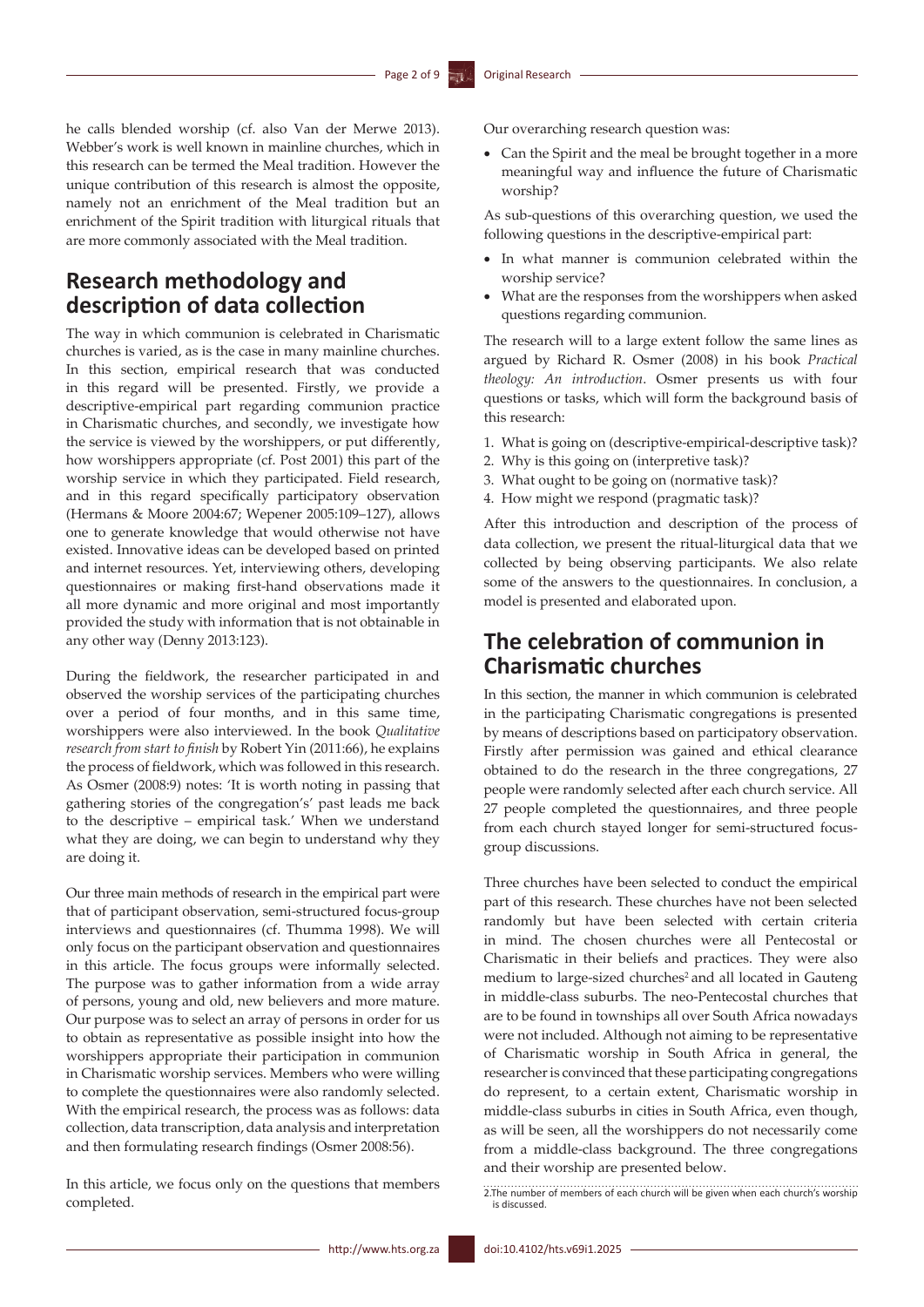### **Church A**

Church A is an independent Charismatic church in Brooklyn Pretoria. The church consists of approximately 1000 members. It is located in a middle- to upper-class neighbourhood, and most members of the church are probably economically fairly well off. The members are predominantly White South Africans, and the worship services are conducted in Afrikaans, but not only firstlanguage Afrikaans speakers attend. It is very close to the University of Pretoria, which led this church to become a magnet for students and young adults.

To really comprehend the way of celebrating communion in this church, a worship service was attended on a Sunday. The researcher wanted to participate in the worship in order better to understand their liturgical praxis. This data are as follows.

It was decided to visit a Sunday-evening service, which is predominantly attended by students. Many people attend the church. The researcher was welcomed by friendly faces at the door. The researcher entered the church, and the vibe was so alive. Music was playing, and people were chatting. The pastor was around greeting people. As the researcher made her way to a seat, the service started. The service started with praise and worship music in what can be described as typical Charismatic style, and the members joined in with joyous celebration and clapping. After about 40 minutes, the pastor came up to preach. This particular sermon was about relationships and how we should respect and always forgive each other. After the sermon, the pastor invited everyone to partake of communion. There were big tables set at the front of the church. On the tables were jugs of grape juice and big loafs of bread. Worshippers were invited to get up from their seats and go to the front, break off a piece of bread and pour some grape juice in a cup. Worshippers could stand by the table or go back to their seat for more privacy whilst eating and drinking. Nothing was really said about the communion or why we are partaking. It was assumed that everyone knew what to do and for what reason. As the people were observed, it looked as if some people really experienced their participation as meaningful and did spend some time in prayer. The service was ended with a closing song.

Some additional observations are needed with regards to the celebration described above. The pastor who led the sermon introduced the part of the service where communion would be celebrated directly after he had finished preaching. There was no formulary or any specific words in order to explain the theological meaning of communion. He merely invited the people to go alone or as friends and family to the tables where the bread and juice were placed and to partake and to pray for one another. People looked around, trying to see who would go first. Many people did not get up to partake, but some did. The band came up and played a slow song, and the lights were also dimmed, which created an atmosphere of worship as it is called in the Charismatic tradition. The band played one song which gave the congregation approximately

five minutes to spend time in reflection. When the time was up, someone else in the church came to the stage and read the church news.

### **Church B**

Church B is also an independent Charismatic church and located in Midrand, Gauteng. The church is in the centre of a very wealthy neighbourhood and close to a very poor township. People of all races and languages attend this church although the predominant language used in the worship service is English. We can define this church as multicultural with regard to race and language whilst level of income is an obvious difference. This church has approximately 800 members of which around 300 attend the worship service on any given day.

I decided to go to their Friday-night service. The age group of the worshippers was similar to that of church A, predominantly young adults. On entering, some people greeted me at the door and invited me to have a cappuccino. The atmosphere was very relaxed. After a brief countdown,<sup>3</sup> the service started with praise and worship. The praise and worship seemed as if it touched some people as I looked into the crowd and saw hands raised, some kneeling and some crying. As researcher, I judged the music of this particular church to be of an exceptional high quality. After the worship, everyone took their seats, and the pastor stood up and started preaching. The specific sermon was part of a series of sermons called 'F-Bomb – Forgiveness sake'. After the sermon followed the altar call, $4$  and people who wanted to 'accept Jesus' were called to the front and prayed for. Then, as a closing announcement, it was said that whoever wanted could partake of communion after completion of the worship service. On the tables in the front of the worship space were jugs and a few loafs of bread. The sermon closed and people started filing out of the church. A few worshippers stayed behind and made their way to the communion table. Similar to church A, worshippers could stand at the table or return to their seats and thus partake as they prefer. Throughout the celebration of communion, loud music was playing, and people were talking in loud voices. When people were done, they were free to leave.

Reflecting once again on the part of the service during which communion was celebrated, it is interesting to note there was no communion-sermon, formulary or any explanation to explain the meaning and/or benefit of participating in the celebration of communion. It was thus taken for granted that people know the meaning of communion. In the light of the larger structure of the worship and the fact that communion is celebrated only after most people have left the worship space, it seems that communion is liturgically speaking seen as less important than the worship service that preceded it. Also, the loud and fast music that was playing and the fact

4.The altar call is another typical element in Charismatic worship.

<sup>3.</sup>The countdown is a typical element in Charismatic churches of the type included in this research and basically entails a countdown on the projection screens on the stage.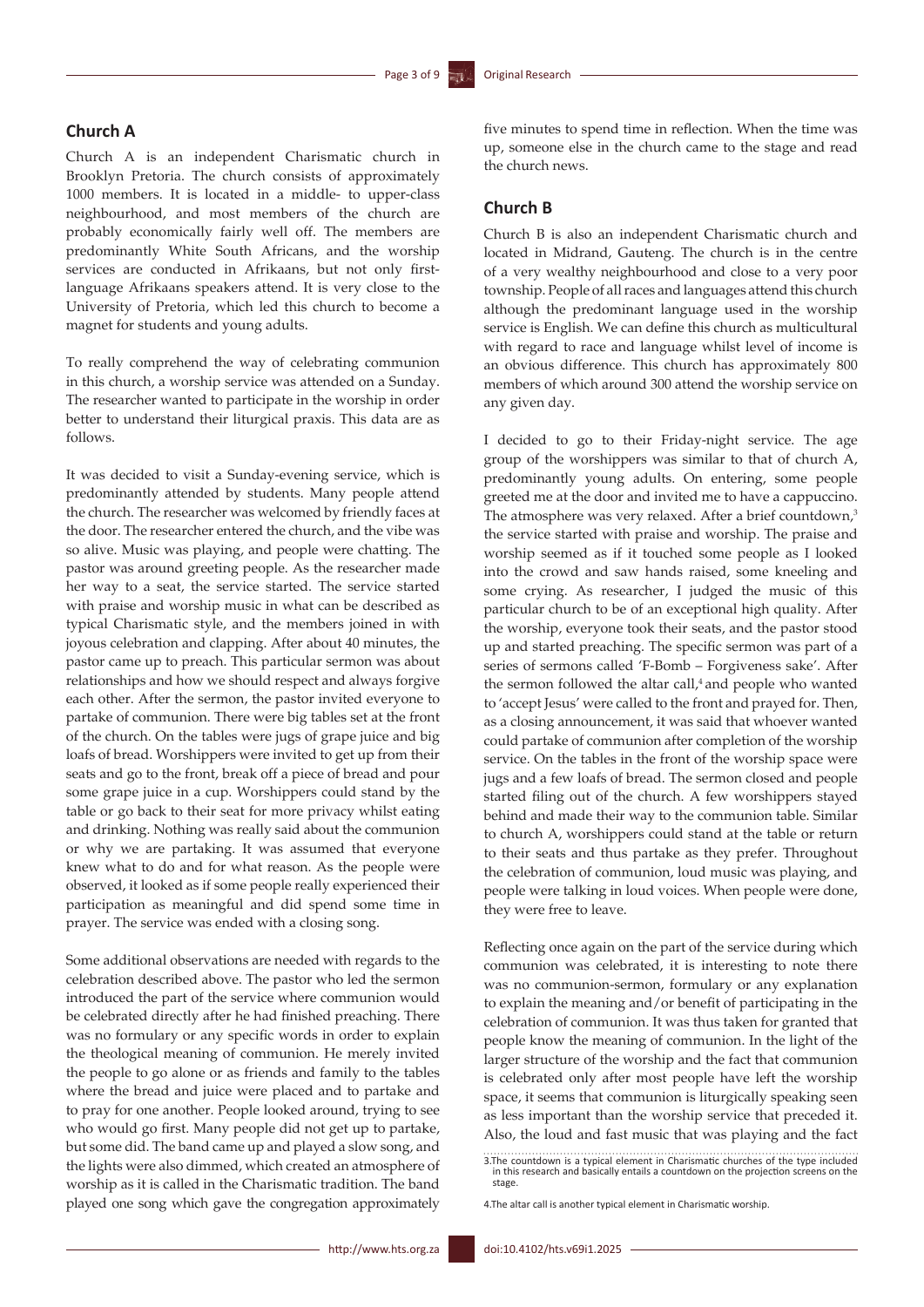that everyone talked and laughed and carried on with their normal conversations communicated a certain approach to and understanding of communion. Only 20 participants in the worship service partook of communion. Not even all the leaders in the church partook, and for the researcher as participant observer, the celebration of communion seemed like an afterthought.

### **Church C**

Church C is another independent Charismatic church and located in the east of Pretoria. The church is situated in a wealthy and fast-growing part of Pretoria. This means that many members fall in the middle class or higher bracket. Whilst people from all races attend the church, the worship is conducted in English.

The researcher attended a worship service on a Sunday morning which was held in a big white tent. As was the case in the previous two descriptions, the worship service started with praise and worship which in this particular service could be described as being fast and loud with worshippers raising their hands, dancing and singing as if no one was watching. After the praise music, the music was toned down, and slow music started for the worship part of the praise and worship. As the praise and worship drew to an end, the pastor took the massive stage and started his sermon. On this particular day, the sermon was focused on personal finances, and he explained that the way in which you give your money is a direct reflection on your relationship with God. To the researcher, it sounded more like a motivational speech<sup>5</sup> than a sermon. When the sermon was over, the pastor made an altar call which meant that people could come to the front of the church where there would be prayer for them to meet God personally.

One important observation with regard to the main focus of the research is that this church seldom uses communion together as a group during the worship services on Sunday. The celebration of communion usually takes place within small groups during the week. This means that those who commit to be part of a small group (also known as a cell group) have the opportunity to celebrate and partake of communion regularly. According to one respondent, communion might be celebrated in the church only once or twice a year.

For the sake of the research, the researcher visited a cell group to experience and to describe how they celebrate communion in the small group. Firstly, members discussed the sermon that the pastor delivered the Sunday before. When it was time for communion, the group leader casually stood up, and chatting commenced. The leader returned with a piece of bread and grape juice. The bread was broken off into smaller pieces and handed out to everyone. Then everyone received a glass of grape juice. They all sat quietly and partook as and when they wanted, meaning that some knelt and others just sat quietly and prayed. Soft worship

5.A sermon would be coupled with the text and context. In other words, correct exegesis. A motivational sermon would be one not necessarily coupled with a text or any hermeneutics.

music played in the background as everyone prayed by themselves and spent some quality time with God. Some even stood up and started singing to the music that was playing. This celebration can be compared to the celebration in the first church, which the researcher experienced as more intimate seeing that there was no disturbance such as the loud music. Also, there was no specific person who handed out the elements and all members could partake in the way they wished, namely taking bread and juice as they wished. Furthermore, there was no teaching explicitly aimed at the celebration of communion or no discussion about the celebration. When it seemed that everyone was finished with their participation of communion, the meeting was closed with prayer.

## **The appropriation by worshippers of the celebration of communion in Charismatic churches**

The above so-called thick descriptions (Geertz 1973:10; Stewart 1998:6) of how communion is celebrated were augmented with data pertaining to how worshippers appropriated their participation in the celebration of communion (cf. Post 2001). Information was gathered by making use of the following questions in order to better understand the ways in which worshippers participate of communion in these churches and also how they appropriate (cf. Stringer 2005; Wepener 2009:22) their participation:

- 1. How frequently do you celebrate communion at your church?6
- 2. Do you have communion in small groups during the week or at church? Explain.
- 3. When communion is served, does the sermon revolve around communion as well?
- 4. What elements are used for communion in your church? Bread or wine?
- 5. Do you think it should be more or less frequent? Why?
- 6. Do you experience communion as meaningful? Explain:
- 7. What stands out to you, if anything, about the communion service in the church where you worship?
- 8. What if anything would you desire more from a communion service? Explain.
- 9. Explain the mood in the church when partaking of communion.
- 10. Are you aware of how other churches celebrate communion? How does it vary from your church?

The researcher wanted to discover the way in which Charismatic churches celebrate communion, how worshippers appropriate their participation in communion and whether there is a need for a deeper understanding and thus also a different way of celebration.

The average age of the respondents who completed the questionnaires (Denny 2013:135–149) was 30 years. The youngest person was 21 and the oldest 58 years of age. Of

<sup>6.</sup>The aim of these questions was to attain data with which we could augment our description obtained from the participatory observation.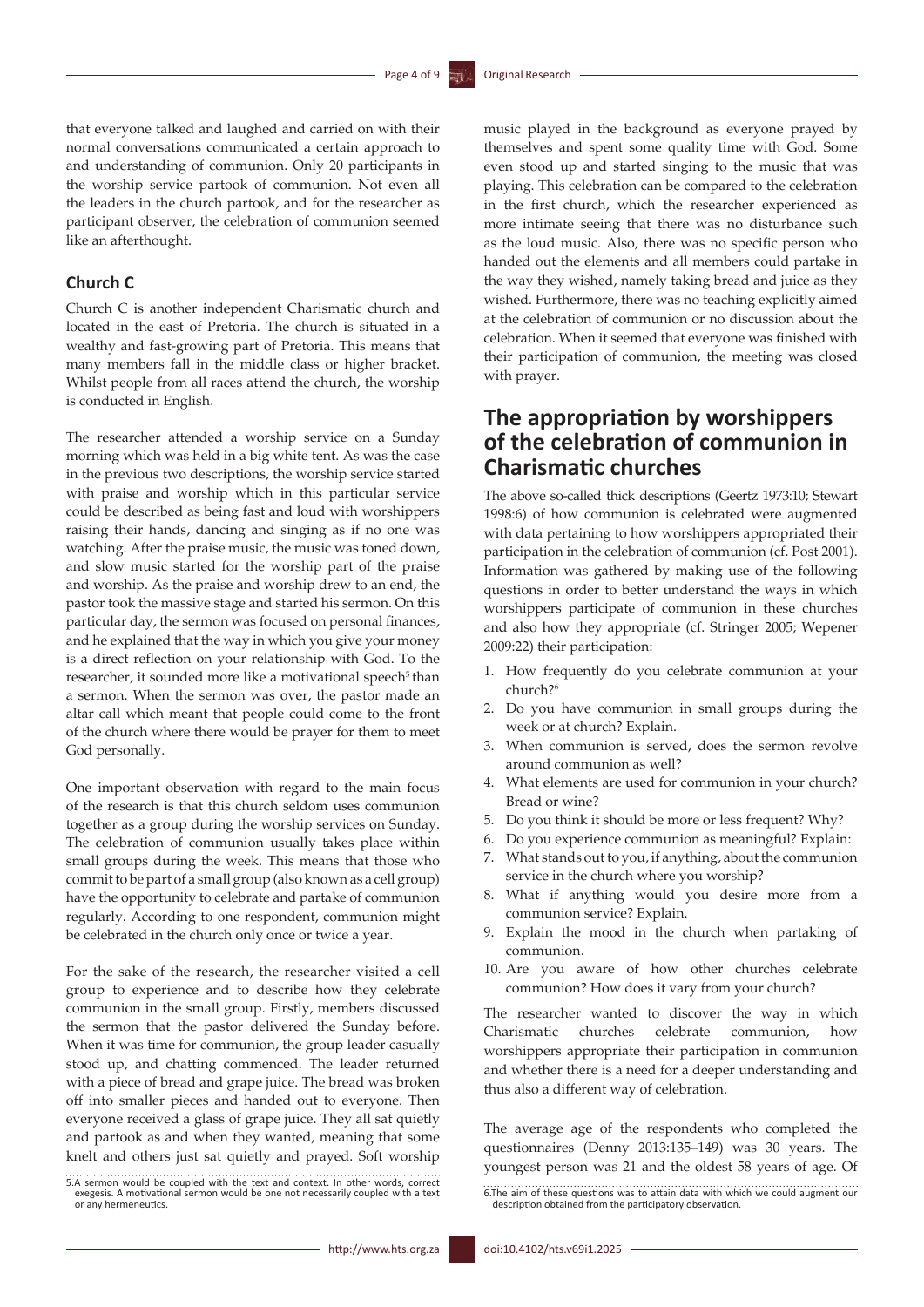those participating, 12 were White males, 14 White females, and one was a Black male.

Most of the selected members came from other denominations before joining their particular Charismatic church. Eight respondents grew up in either an Apostolic Faith Mission or other independent Charismatic church. Eighteen respondents grew up in another church of which seven were from the Dutch Reformed Church, four from the Reformed Church, two from the Methodist Church, two from the Presbyterian Church, two from the Baptist Church, one from the Seventh-day Adventist Church, and one respondent did not comment. This shows a move from the more traditional mainline churches towards the Charismatic churches amongst this group. This information is important, seeing that previous worship experiences in other churches can indeed influence the way in which respondents appropriated their participation in the celebration of communion.

When asked how frequent communion is served in their church service, the answers were varied. This is strange as there were only three churches involved in the research. One respondent suggested three times a year, another respondent said once every three months, two respondents said every Sunday, three respondents said once or twice a month and the majority, namely 16 respondents, said that communion was celebrated once a month. This might suggest that people are inattentive when going to church or when partaking of communion. The leaders of each of the three churches also filled in the forms, and two of them indicated that communion was celebrated weekly whilst the other one indicated that it was celebrated once a month.

The next question was whether or not the respondents celebrated communion during the week in small groups. One person said yes, 11 people said no, and 13 people said yes and sometimes. Two persons were not in small groups. More than half of the people thus said yes and sometimes. It shows that these groups do not celebrate communion every week, but they do celebrate it outside of church, and people do desire it even in small groups.

It was also asked whether the sermon focuses on or touches upon communion whenever communion is celebrated on a particular Sunday. Eleven people indicated that the sermon never revolves around the subject of communion. Two people indicated that it does always. Four people indicated that it does sometimes. Nine people said that it does not, but they qualified their answers by saying it is explained briefly at the end of the worship service or just before communion is celebrated. One person did not comment. Based on these answers by respondents, it thus seems that the sermon mostly does not focus on communion when communion is celebrated during that worship service. Based on this information and taken together with the already described participatory observation and the place of communion in the worship service, it can be concluded that little or no teaching or sermon is provided to help the members understand the meaning of the sacrament or to encourage them to partake of it.

The next question on the questionnaire was whether or not respondents thought that communion needed to be celebrated more often. Nine respondents said yes because it gives them time to care for one another, and it helped them to partake as a unity and help new people to understand it. One respondent said yes and no, and 17 respondents said no. Four of the respondents who said no indicated that the frequency would detract from the event being special, and it will thus just become a ritual. One respondent said that if they did it more frequent, it would scare away new people. Five respondents said that they do not expect a more frequent celebration although, in their opinion, communion should be celebrated more frequently in small groups or personally.

When asked whether they experience the celebration of communion as meaningful, all of the 27 respondents answered yes. The reasons respondents provided included the following:

- • Participation convicts and challenges them.
- Participation also reminds them of the sacrifice of Christ.
- Participation reminds them to love and be caring.
- Participation is also an affirmation that they are free from sin and forgiven.
- • Participation reconnects them with Jesus.

Furthermore, during the celebration, they experience how God loves them and that the enemy has been defeated. Lastly, a few respondents said that participation in the celebration of communion is part of the centre of their faith and as such very important.

Respondents were also asked what, if anything, stands out for them about the celebration of communion in which they participate. Six respondents indicated that nothing stood out. Twenty one respondents mentioned the following aspects which they thought stood out. They sense a freedom to express what they feel. They feel an attitude of gratitude. For many, this is a time to focus on Jesus and to reflect on how Jesus loves them and on the strong symbol of sacrifice, namely that Jesus died for them and others. For some, it is a time to surrender to God's presence and a time to pray. Some notice how the celebration of communion brings the church, families and friends together in a sense of unity. The majority of answers point to people being reminded of the cross and its true meaning, the sense of unity with and reconnection to God.

People were asked what more they would desire from a communion service. Eleven were happy with their communion service and would not want to change anything, and 16 commented that they desired more of the service. The responses of the latter group can be summarised as follows. There still seems to be a need for a greater involvement from the congregation as people desire everyone to partake together. Worshippers wanted to have more time available to spend time in meditation and prayer. Many people felt that communion was too insipid (wishy-washy) and that much more attention should be given to the celebration of communion during the service, which includes an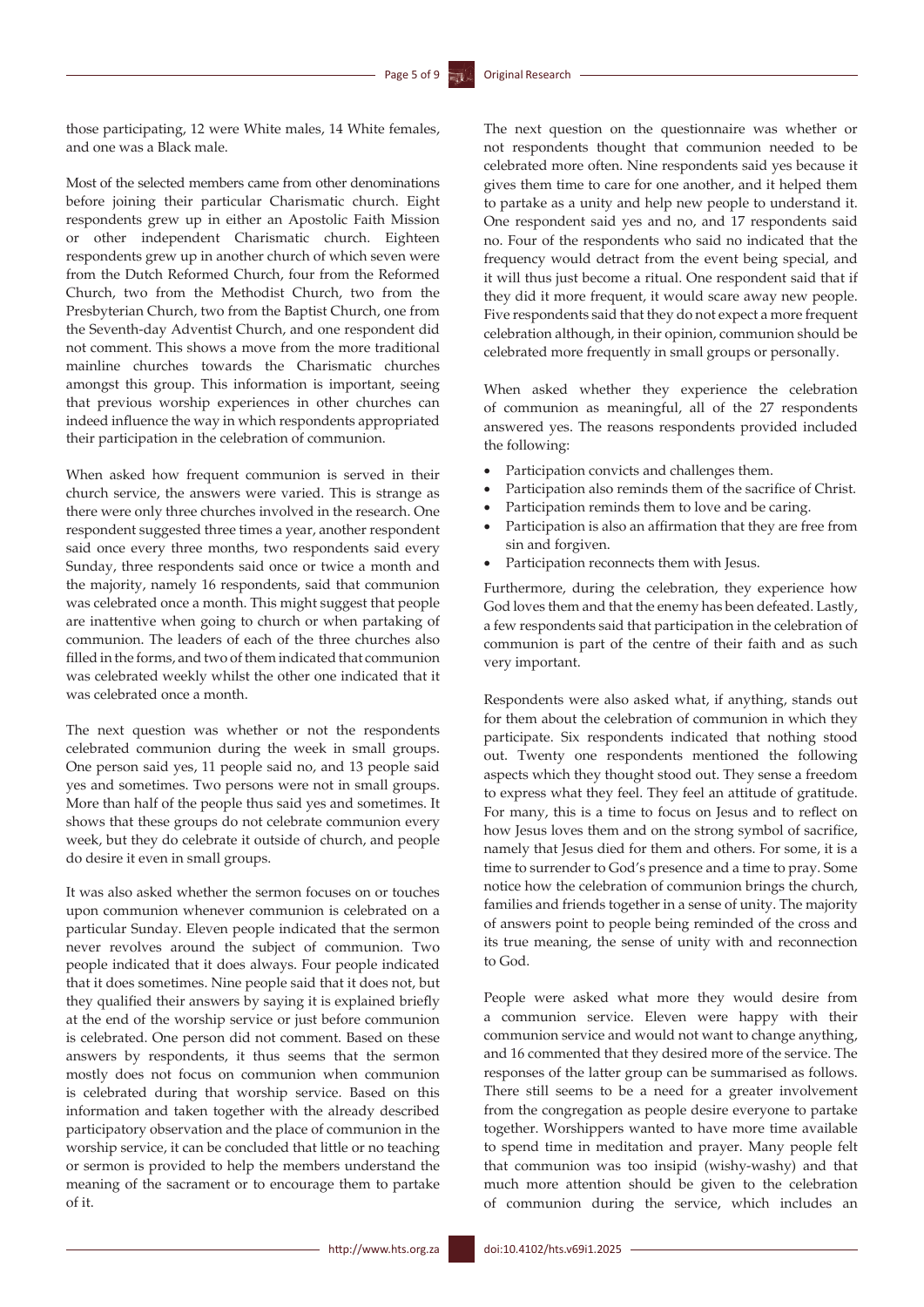explanation of the meaning and significance of the cross so that people can understand and celebrate, knowing what is happening without allowing it to become a routine. This can also include the sermon to revolve around communion. Some felt that more space should be created for worship afterwards. One person desired it to be more frequent.

The responses above show that most people have a desire for something more. The data from the responses suggest that they want to spend more time with God and that they desire unity and need more teaching on the meaning of communion. The overwhelming response is that communion deserves more attention.

When asked about the atmosphere in church when celebrating communion, some felt that it was too serious and sombre whilst others said that the atmosphere was gentle and at ease. Some felt the presence of the Holy Spirit, which was actually the first mention of the Holy Spirit in relation to communion. Mostly, responses were divided between being sombre and celebratory.

Gathering from the responses from the respondents, it seem as though the atmosphere varies from church to church. It seems that everyone had a unique experience and that no real atmosphere is created for the members. As we understand it, everyone is left to create their own atmosphere and experience. This is clearly depicted in two of the churches where tables with the elements are made available and one can partake as one wishes.

## **History and theology of the Spirit and meal traditions in Christian worship**

The aim of this research was not to discover what worshippers want and then just give them more of that. On the contrary, the information obtained from the descriptive-empirical probe must in the bigger research design be confronted with ritual qualities pertaining to theology and tradition and thus also adhere to the already-mentioned interpretative and normative tasks of Osmer (2008:1–31). We do not have the space here to present the historical and theological probes that were conducted. However, we shall in summary present the ritual qualities that were distilled from these probes (cf. Denny 2013:70–72). This approach can also be described as liturgical inculturation, that is, the research project serves the ongoing critical-reciprocal interaction between the liturgy or worship and its surrounding contexts or cultures (cf. Wepener 2009:36–42) in order to work towards a truly inculturated Charismatic worship service.

In brief, we want to relate the main aspects of the history and theological probes done within the greater research paradigm. Regarding the Spirit tradition's history and theology, we see that there was enough evidence to conclude that liturgical rituals of healing, exorcism and speaking in tongues continued even after Jesus' death (Denny 2013:71–72).

Whilst many thought that the gifts had ceased, it actually continued after the age of the apostles. Experiencing the Holy Spirit has always been part of the church and part of Christian worship through the ages. One interesting ritual that can be taken as an example of this presence is that healing rituals were performed during the celebration of communion (Daunton-Fear 2009:114). This means that healing occurred, and it was directly related to the fact that communion was celebrated. This liturgical ritual seemed to have ceased towards the end of the 20th century. The research also touched upon theological insights from the Spirit movement. It is clear that theologically speaking there is and was a strong focus on personal experiences of the Holy Spirit (cf. Clark & Lederle 1989:17) which had and has an impact on the worship expressions of the church. In this regard, Strauss (1999) describes Charismatic worship with the three P's of power, presence and praise. The church is the body of Christ, and collectively, they desire to experience and see him work in their lives. The operations of the Spirit are a vital part of the growth of the charismatic church.

The history and theology of the Meal tradition started with Jesus' own institution of communion as recorded in the gospels and witnessed by Paul (Erickson 2007:1117). It is believed that Jesus instituted this celebration at the Last Supper and commanded us to repeat it. This had significance within the Jewish sector of society that regarded meals and eating together as very important and significant (Van der Zee 2004:300). Since then, the celebration of communion has seen many changes. From being a full meal to where the bread and wine are *pars pro toto* of the full meal (Denny 2013:146), the elements and way of presenting this celebration have changed (cf. also Wepener 2010b, ch. 4). One important aspect is the fact that, throughout the history of the liturgy, the Lord's Supper was celebrated on a weekly basis as a standard part of the order of the weekly worship service. This order was changed for the first time in 1525 when Huldrych Zwingli changed this structure to a Word service only, and although his intention was a more frequent participation by worshippers than the mere annual participation as was the custom at the time (Wolterstorff 1992:294–295), it did indeed result in changing the order of some Protestant worship services to being mainly Word services.

With regard to the theology of the Meal tradition, we here only refer to the work of Brian Gerrish (1993) and his book *Grace and gratitude*. Taken together with the aforementioned history and the less frequent celebration of communion in some traditions, Gerrish (1993:149–149, 81) argues, based on the so-called Eucharistic theology of John Calvin, for a more frequent and meaningful participation in communion. He further argues that a more frequent communion will increase the experience of the grace of God through this sacrament, which will increase the gratitude of the worshippers.

## **Conclusion The Spirit** *and* **the Meal model**

We have seen in this research that there is a new phenomenon amongst the Charismatic churches, namely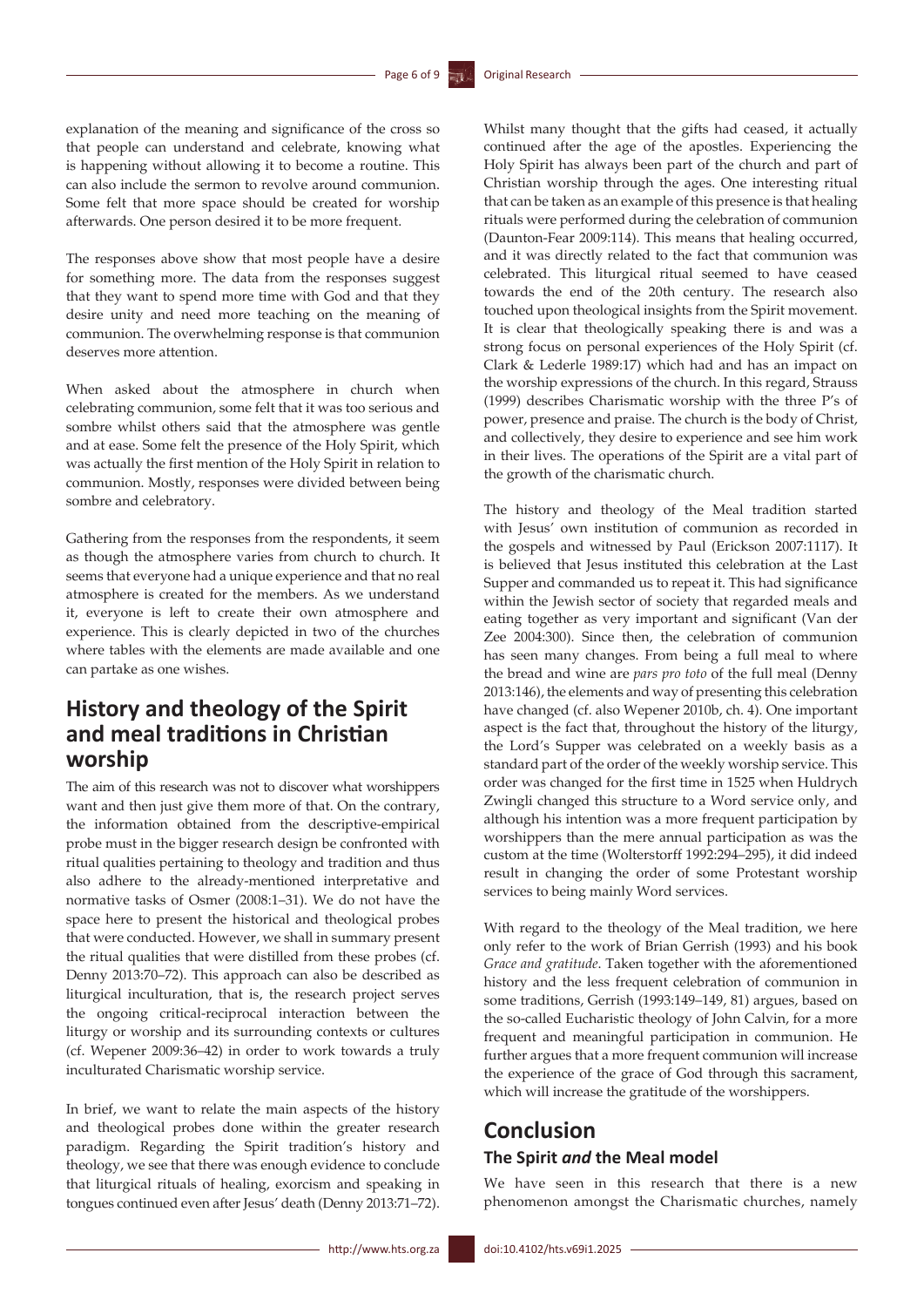that the celebration of the communion service is totally different from that experienced by the church through the ages. This phenomenon includes tables set out in front of the church and people allowed to partake as they wish, mostly when they wish and only if they wish. This creates the atmosphere and communicates to members that communion is of secondary importance and sometimes not even as important as the 'main' worship service. The empirical-descriptive data presented in this article confirms that a culture of consumerism and individualism has clearly entered these worship services (Stringer 2005:239).

We set out in this research with the working hypothesis that, by bringing worship elements of the Meal and Spirit traditions together in a more meaningful way, the current Charismatic liturgical praxis can be improved. We are of the opinion that our research can serve the *liturgia condenda* in the Charismatic tradition. This research project helped us to see how people worship and how they appropriate the worship when celebrating communion. In all three churches, it was observed that liturgically speaking, communion was celebrated as an afterthought and not as an integral part of the 'main service'. The focus of the sermon was not on the celebration of communion and was totally unconnected to this liturgical ritual. We noted that a new way of celebration was emerging, such as voluntary celebration only after the worship service and also in small groups, although the respondents clearly indicated that they experienced participation in the celebration of communion as very positive and that they would appreciate an enhanced liturgical praxis in this regard. Thus, the ritual-liturgical qualities distilled from the descriptive-empirical data, as well as the historical and theological probes, were integrated into a new model as an attempt to answer Osmer's (2008, ch. 4) pragmatic task. It is summarised under four headings; leadership, ecclesiology, liturgy and pneumatology.

### **Leadership**

The celebration of communion and its changes will have to start with the leadership. The worshippers are recognising that the liturgical ritual of communion is watered-down and seen as an afterthought. It is important to recognise that the way in which the pastors and leaders of the church view communion will trickle down to the members and become the way in which they view it. The renewed view should start with the leaders' understanding of the meaning and value of a more frequent as well as different way of celebrating communion in a Charismatic worship service. Only if the leadership is convinced of the value of this can they assist in changing the praxis. It will be helpful if they receive training or continued ministerial development or a short course on the importance and significance on the celebration of communion. This will hopefully lead to a renewed theological appreciation.

### **Ecclesiology**

Not only will a reassessment of the importance and value of the celebration of communion be necessary, but a

reassessment of the underlying ecclesiology in a church is also important. This ecclesiology should deliberately promote the community and building up of the community (Old 2002:5–6) rather than just the individual. In the words of Old (2002:5), worship takes place in die body of Christ. When communion is celebrated within the church service together with the rest of the body of Christ, it builds up the church. In the book *Ontdekkings in die erediens,* Burger (2009:21) asks the question as to what happens within the service. He answers: '*Ons kom in die teenwoordigheid van die lewende opgestane Christus*' [We come into the presence of the living and risen Christ]. Moltmann (1993:243, 247) agrees that the celebration of communion goes hand in hand with the fellowship of the members. Within the church, we find the important aspect of *koinonia*. Burger (2011:185) furthermore explains that this includes loving one another and caring for one another. This also means taking responsibility for one another. To quote him again:

Ons moet bereid wees om mekaar te dien, mekaar se voete te was, ander se belange hoër as ons eie te ag – dit is: onsself te verloën in die vertroue dat die Here en ander na ons belange sal omsien. [*We have to be willing to serve one another, to wash one another's feet, to consider one another's needs above our own – this is how we give up our rights and trust that God and others will look after our needs*.] (Burger 2011:186; [*author's own translation*])

This will only be possible when we actually have fellowship with one another, when we know one another and when we come together around the communion table. There we can be reminded of our responsibility towards each other. A renewed practice for the celebration of communion in Charismatic worship might involve a greater encouragement to partake of the sacrament together as the body of Christ (cf. also Wepener 2010b, ch. 5).

#### **Liturgy**

When the church begins to see itself as the body of Christ and begins to operate within that paradigm, the celebration of communion will form one of the main aspects within the church's liturgy. Burger (2009) goes on to explore in more detail the importance of communion within liturgy and renewal. The question is not whether or not one can renew. It is not about what you wear or what music instrument is used. It is not about what technology or symbols like candles you use. It is not about any outward thing. We can change the outward or not, it will still not make any real changes to any given liturgy. These sorts of changes cannot be the renewal that we seek (Burger 2009:96). John Calvin (1991) referred to these aspects in his *Institutions* (4.17.43), also with regard to the worship service as *adiafora* or *indifferentia.*  The actual liturgy that we are seeking to reassess is not only the mere formal elements. Moltmann (1993:259) says that it is important that communion also takes precedence just as the preaching the word does: 'The Lord's Supper must be integrated into the service of worship. It must no longer be celebrated as a tail end to it.' We thus suggests a liturgical order for worship in Charismatic churches that goes back to a time before Zwingli, a worship service in which both the Word and the table form integral parts of one liturgical order of every worship service in Charismatic churches.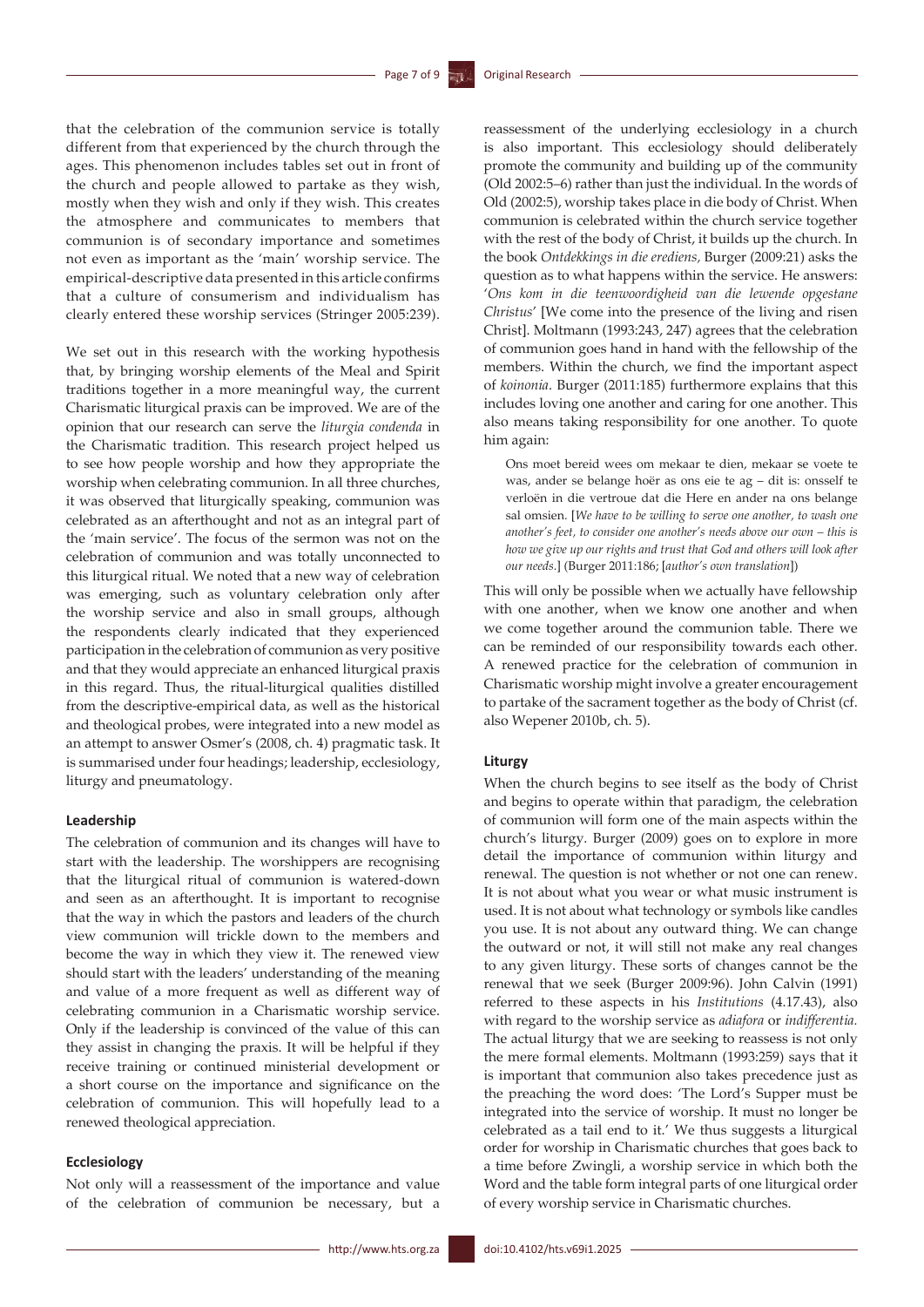To have communion often can have an enormous effect on church members. The practical theologian Burger (2011) explains what a more frequent Communion can bring:

Dit kan mense help om meer bewus te wees van Jesus se nabyheid by ons; dit kan ons help om meer van sy sorg en vir ons te ervaar. Die brood en wyn is veronderstel om voedsel vir ons siele te wees waardeur Christus self ons laat groei en sterk word in die geloof. Die tekens is ook medisyne waardeur die Here self ons wonde balsem, ons pyn verlig en ons seer genees ... Deur die brood het ons toegang tot die werklike teenwoordigheid van Jesus ook hier by ons op aarde. [*It can help people to become more aware of Christ's presence and to experience more of his care for us. The bread and wine is supposed to be food to our bodies through which Christ himself makes us grow and become strong in faith. The signs are also medicine through which Christ treats our wounds, relieves our pain and heals our hurts … Through the bread, we have access to the real presence of Jesus with us on earth*.] (p. 119; [*author's own translation*])

### **Pneumatology**

There furthermore needs to be a renewed realisation regarding God's presence in the liturgical rituals of the Spirit tradition. This realisation should specifically include the view that God is not only present through his Spirit in liturgical rituals such as praise and worship or preaching but also in a sacrament or liturgical ritual such as communion, a liturgical ritual the Lord Jesus himself instituted. A pneumatological reassessment thus needs to take place concerning the nature of God's presence through his Spirit in the liturgy as in Latin *praesentia realis Dei* (cf. Smit 2009:99–102). Burger (2009:21– 26) also says that any church service revolves around the presence of God with us and the experience of God's lifegiving power. Most people are searching for exactly this. Burger says that people perhaps feel that the service should function with another anthropological presupposition today. Burger (2011:83) continues by pointing out that Jesus is present during the celebration of communion. He also says that we are not always certain how and what happens, but we can be sure that Jesus is present. In Matthew 18:20, Jesus promised to be with us through his Spirit when two or more gather in his name. The Holy Spirit has many functions, but one that is important to us is that He brings us into a living relationship with Jesus. Burger (2011) writes:

Die Gees wil nie maar net die verhouding tot stand bring nie; Hy wil ons help om ook te groei en met vreugde en oortuiging in die verhouding te leef. Hy wil die verhouding verdiep; Hy wil dat ons al hoe meer met Jesus vereenselwig sal word. [*The Spirit not only wants to bring into effect a relationship; He also wants to help us grow and to be able to live with joy and conviction in this relationship. He wants to deepen the relationship; He wants us to relate more closely with Jesus*.] (p. 206; [*author's own translation*])

The celebration of communion brings us closer to the Holy Spirit, and He in turn can bring us closer to Jesus and the Father. Members of Charismatic churches are already part of the belief and culture that the Holy Spirit is present and wants the believer to experience the presence of the triune God. With this advantage, they stand to benefit much during the celebration of communion with the realisation of the power and potential experience that can come from the celebration of communion.

This model we present can lead to a deeper experience of God through his Spirit during the celebration of communion. Hopefully this research will help to contribute to a deeper understanding of communion and shed light on the potential of the Meal and Spirit-worship traditions coming together in a more meaningful way in worship services in churches from the Charismatic tradition.

The title of this article is 'The Spirit *and* the meal as a model for Charismatic worship'. What we thus present is not blended worship (cf. Webber 1994:1999; Van der Merwe 2013; Constance 2010:246–248), but it is indeed Charismatic worship enhanced by bringing the Meal and the Spirit tradition together in a new model. According to Martin Stringer (2005:238), a new round of worship renewal will come when the Meal and Spirit traditions can be reunited, and we are convinced that Stringer is indeed correct in his observation which we can now also augment with the ritualliturgical probes as conducted in our research and presented in this article.

### **Acknowledgements Competing interests**

The authors declare that they have no financial or personal relationship(s) that may have inappropriately influenced them in writing this article.

### **Authors' contributions**

L.D. (University of Pretoria) conducted the research and C.W. (University of Pretoria) was the supervisor.

### **References**

Albrecht, D.E., 1999, *Rites in the Spirit: A ritual approach to Pentecostal/Charismatic spirituality*, Sheffield Academic Press, Sheffield.

- Burger, C., 2009, 'Ontdek die belang van die erediens', in C.J. Wepener & I.J. van der Merwe (reds.), *Ontdekkings in die erediens*, bl. 15–30, Lux Verbi. BM, Wellington.
- Burger, C., 2011,*Waar is Jesus nou? Hoe Jesus na sy hemelvaart onder ons teenwoordig is en werk,* Christelike Uitgewersmaatskappy, Vereeniging.
- Calvyn, J., 1991, *Institusie van die Christelike godsdiens,* deel 4, vertl. H.W. Simpson, Calvyn Jubileum Boekefonds, Potchefstroom.
- Clark, M.S. & Lederle, H.I., 1989, *What is distinctive about Pentecostal theology?,*  Unisa Press, Pretoria.
- Constance, C.M., 2000, 'Blended worship: What it is, what it isn't', *Reformed worship* March, viewed 18 July 2013, from<http://www.reformedworship.org>
- Cox, H., 1995, *Fire from heaven The rise of Pentecostal spirituality and the reshaping of religion in the 21st century*, Addison-Wesley Publishing, New York, NY.
- Daunton-Fear, A., 2009, *Healing in the early church: The Church's ministry of healing and exorcism from the first to the fifth century*, Paternoster, Carlisle.
- Denny, L., 2013, 'The Spirit and the meal: A practical theological exploration of the future of Charismatic worship', MA dissertation, Department of Practical Theology, University of Pretoria.
- Erickson, M.J., 2007, *Christian theology*, Baker Books, Grand Rapids, MI.
- Geertz, C., 1973, *The interpretation of cultures,* Basic Books Inc. Publishers, New York, NY.
- Gerrish, B.A., 1993, *Grace and gratitude: The eucharistic theology of John Calvin*, Fortress Press, Minneapolis, MN.
- Grimes, R.L., 1990, *Ritual criticism: Case studies in its practice. Essays on its theory,*  University of South Carolina Press, Columbia, SC.
- Hermans C.A.M. & Moore, M.E. (eds.), 2004, *Hermeneutics and empirical research in practical theology: The contribution of empirical theology by Johannes A Van der Ven*., Brill Academic Publishers, Leiden.
- Moltman, J., 1993, *The church in the power of the Spirit,* Fortress Press, Minneapolis, **MN.**